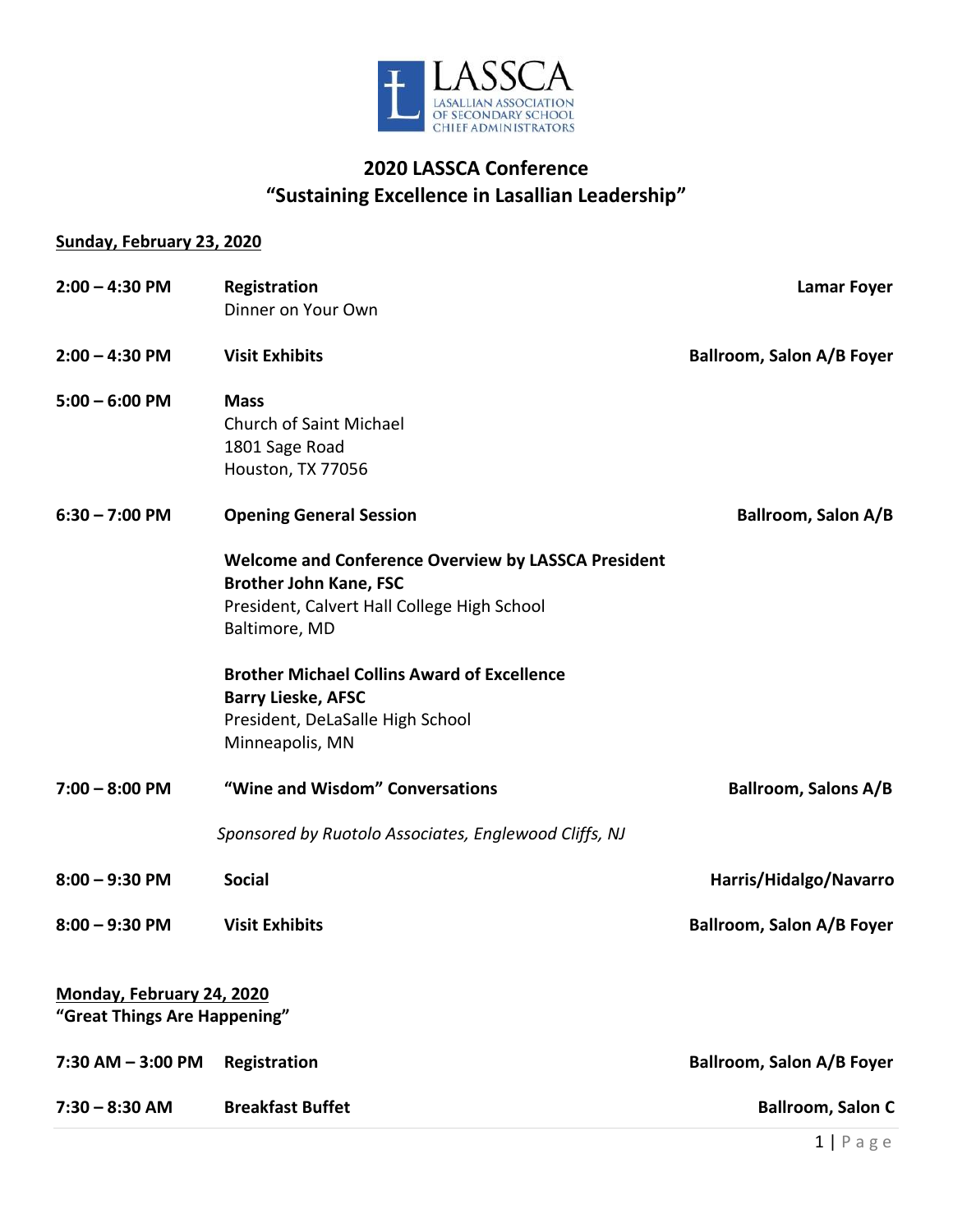| $7:30 - 8:30$ AM                | <b>Visit Exhibits</b>                                                                                                                                                              | <b>Ballroom, Salon A/B Foyer</b>         |
|---------------------------------|------------------------------------------------------------------------------------------------------------------------------------------------------------------------------------|------------------------------------------|
| $8:30 - 8:45$ AM                | Prayer                                                                                                                                                                             | <b>Ballroom, Salons A/B</b>              |
| $8:45 - 9:00$ AM                | <b>Welcome and Overview of the Day</b>                                                                                                                                             | <b>Ballroom, Salons A/B</b>              |
|                                 | Welcome by LASSCA Immediate Past President Pro Tem<br><b>Andrew Kuffner</b><br>President/Principal, La Salle Catholic College Preparatory<br>Milwaukie, OR                         |                                          |
| $9:00 - 10:30$ AM               | <b>District Meetings</b>                                                                                                                                                           |                                          |
|                                 | District of Eastern North America                                                                                                                                                  | <b>Harris</b>                            |
|                                 | <b>Midwest District</b>                                                                                                                                                            | <b>Navarro</b>                           |
|                                 | District of San Francisco New Orleans                                                                                                                                              | <b>Hidalgo</b>                           |
| $10:30 - 11:00$ AM              | <b>Break</b>                                                                                                                                                                       | <b>Ballroom, Salons A/B Pre-Function</b> |
| $10:30 - 11:00$ AM              | <b>Visit Exhibits</b>                                                                                                                                                              | Ballroom, Salon A/B Foyer                |
| 11:00 AM - 12:15 PM Open Forums |                                                                                                                                                                                    |                                          |
|                                 | Presidents' and Board Members' Forum                                                                                                                                               | <b>Hidalgo</b>                           |
|                                 | Principals' Forum                                                                                                                                                                  | <b>Navarro</b>                           |
| $12:15 - 1:15$ PM               | Lunch                                                                                                                                                                              | <b>Ballroom, Salon C</b>                 |
|                                 | Sponsored by Changing Our World, New York, NY                                                                                                                                      |                                          |
| $12:15 - 1:15$ PM               | <b>Visit Exhibits</b>                                                                                                                                                              | Ballroom, Salon A/B Foyer                |
| $1:15 - 2:15$ PM                | <b>General Session</b>                                                                                                                                                             | <b>Ballroom, Salons A/B</b>              |
|                                 | <b>Introduction of Keynote Speaker</b><br><b>Andrew Kuffner</b><br>President/Principal, La Salle Catholic College Preparatory<br>Milwaukie, OR                                     |                                          |
|                                 | <b>Keynote Address:</b><br>Lasallian Education: Following in the Footsteps of the Greats<br>Reverend James P. Burns, IVD, Ph.D.<br>President, Saint Mary's University of Minnesota |                                          |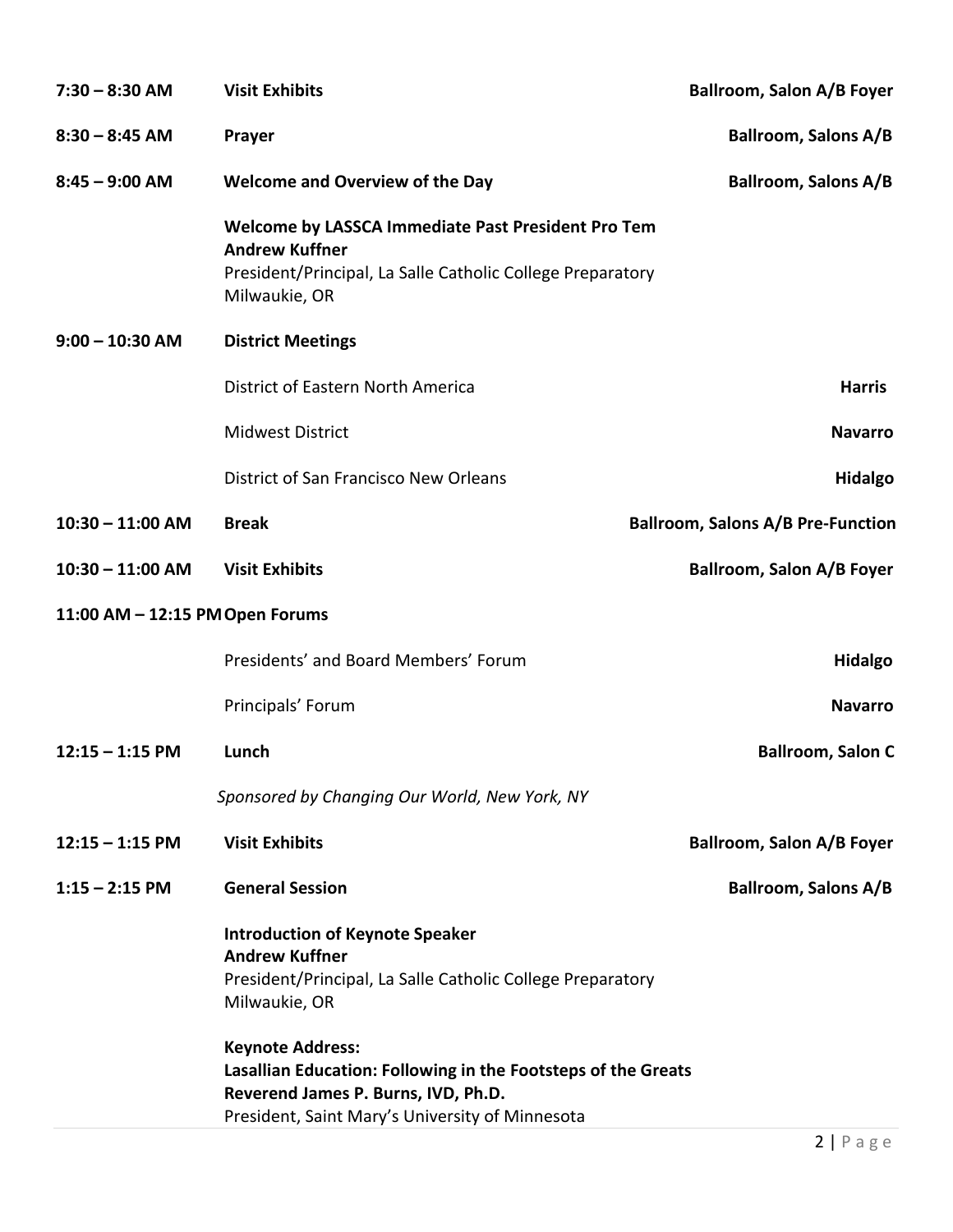This presentation explores the theme of greatness in the Gospel of Matthew, presenting the Great Teacher, the Great Sermon, the Great Commandment and the Great Commission in relation to the greatness inherent in Lasallian education today. We will examine how to face our challenges with joy, how to further form our identity while living within community, and how to create a renewed vision for the future.

**2:15 – 2:45 PM Table Discussions Ballroom, Salons A/B 2:45 – 3:45 PM Visit Exhibits Ballroom, Salon A/B Foyer 2:45 – 6:00 PM Free Time 6:00 PM District Socials and Dinners** District of Eastern North America Grotto Ristorante 4715 Westheimer Road Houston, TX 77027 Midwest District Pappas Brothers Steakhouse 5839 Westheimer Road Houston, TX 77057 District of San Francisco New Orleans Café Annie 1800 Post Oak Boulevard Houston, TX 77056 **Tuesday, February 25, 2020 "More Things Are Possible" 7:30 AM – 3:00 PM Registration Ballroom, Salon A/B Foyer 7:30 – 8:30 AM Breakfast Buffet Ballroom, Salon C 7:30 – 8:30 AM Visit Exhibits Ballroom, Salon A/B Foyer 8:30 – 8:45 AM Prayer Ballroom, Salons A/B 8:45 – 9:15 AM LASSCA Business Meeting Ballroom, Salons A/B Welcome by LASSCA Vice President James Benson** Principal, DeLaSalle High School

Minneapolis, MN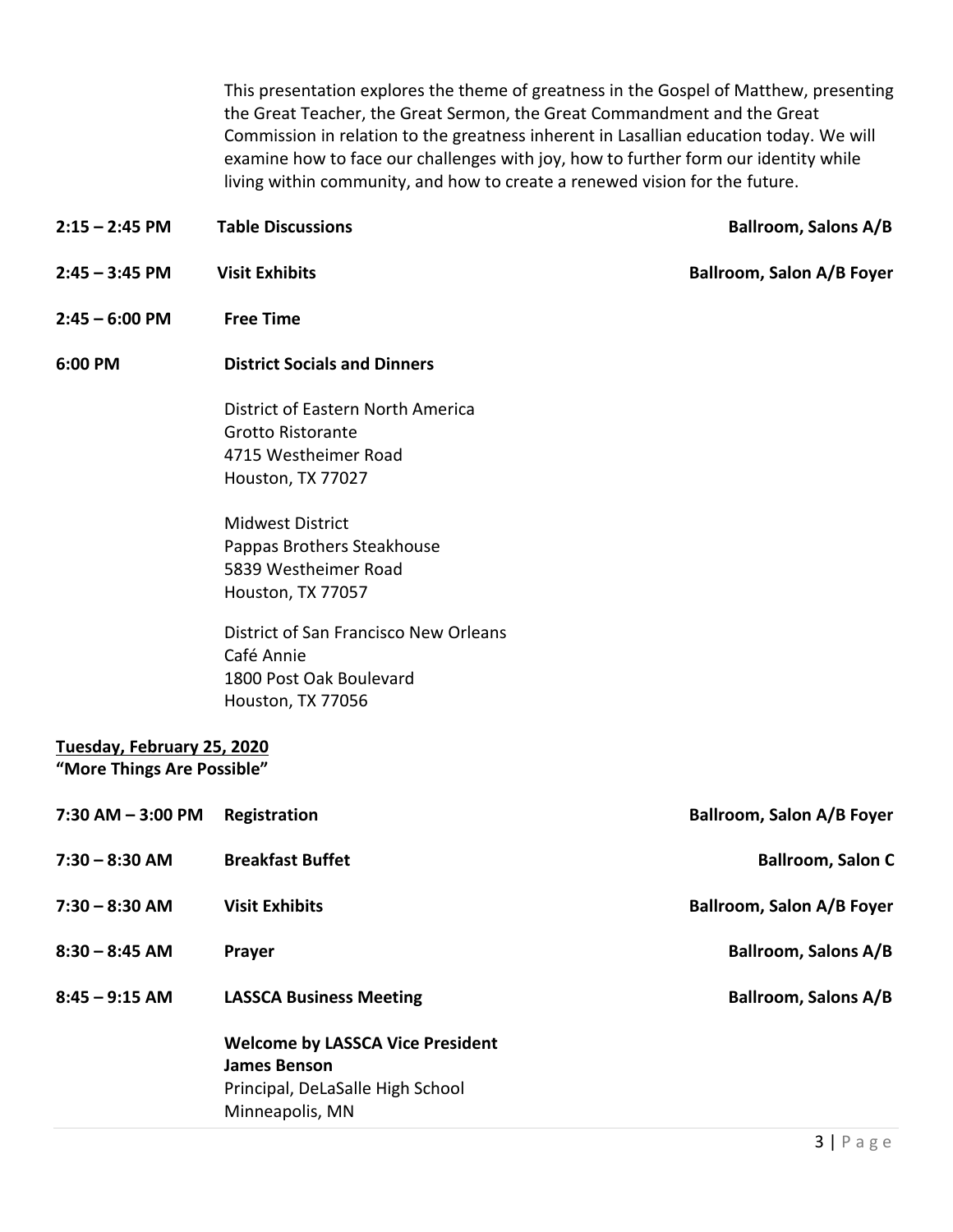#### **Brother John Kane, FSC**

President, Calvert Hall College High School Baltimore, MD

### **Mark John Freund**

Executive Director, Office for Lasallian Education Christian Brothers Conference Washington, DC

## **9:15 – 10:15 AM General Session Ballroom, Salons A/B**

# **Introduction of Keynote Speaker Greg Dhuyvetter** Lead Consultant Catholic School Management, a division of Christian Brothers Services Romeoville, IL

# **Keynote Address: "Finding a Way" Dr. Tim Uhl** Superintendent of Montana Catholic Schools Helena, MT

Drawing on his experience as a school and system leader, Dr. Uhl will link Gospel stories to the challenge of leading the doubtful who often doubt the leaders. Finding a way to lead authentically, finding our voice as lay leaders, and learning from our experience will be explored.

*Sponsored by Christian Brothers Services, Romeoville, IL*

| $10:15 - 10:45$ AM                                    | <b>Table Discussions</b>                                                                                                                               | <b>Ballroom, Salons A/B</b>                                                               |
|-------------------------------------------------------|--------------------------------------------------------------------------------------------------------------------------------------------------------|-------------------------------------------------------------------------------------------|
| $10:45 - 11:30$ AM                                    | <b>Break</b>                                                                                                                                           | <b>Ballroom, Salons A/B Pre-Function</b>                                                  |
| 10:45 AM - 12:30 PM Visit Exhibits                    |                                                                                                                                                        | Ballroom, Salon A/B Foyer                                                                 |
| 11:30 AM - 12:30 PM Lunch<br><b>Ballroom, Salon C</b> |                                                                                                                                                        |                                                                                           |
|                                                       | Sponsored by Future Energy Solutions, Ft. Lauderdale, FL                                                                                               |                                                                                           |
| $12:30 - 1:45$ PM                                     | <b>Concurrent Breakout Sessions I</b><br>1. Amplifying the Message of Excellence for Your Lasallian Ministry<br><b>Philip De Rita</b><br>Eatontown, NJ | Dallas.<br>Director of Communications/Public Relations, District of Eastern North America |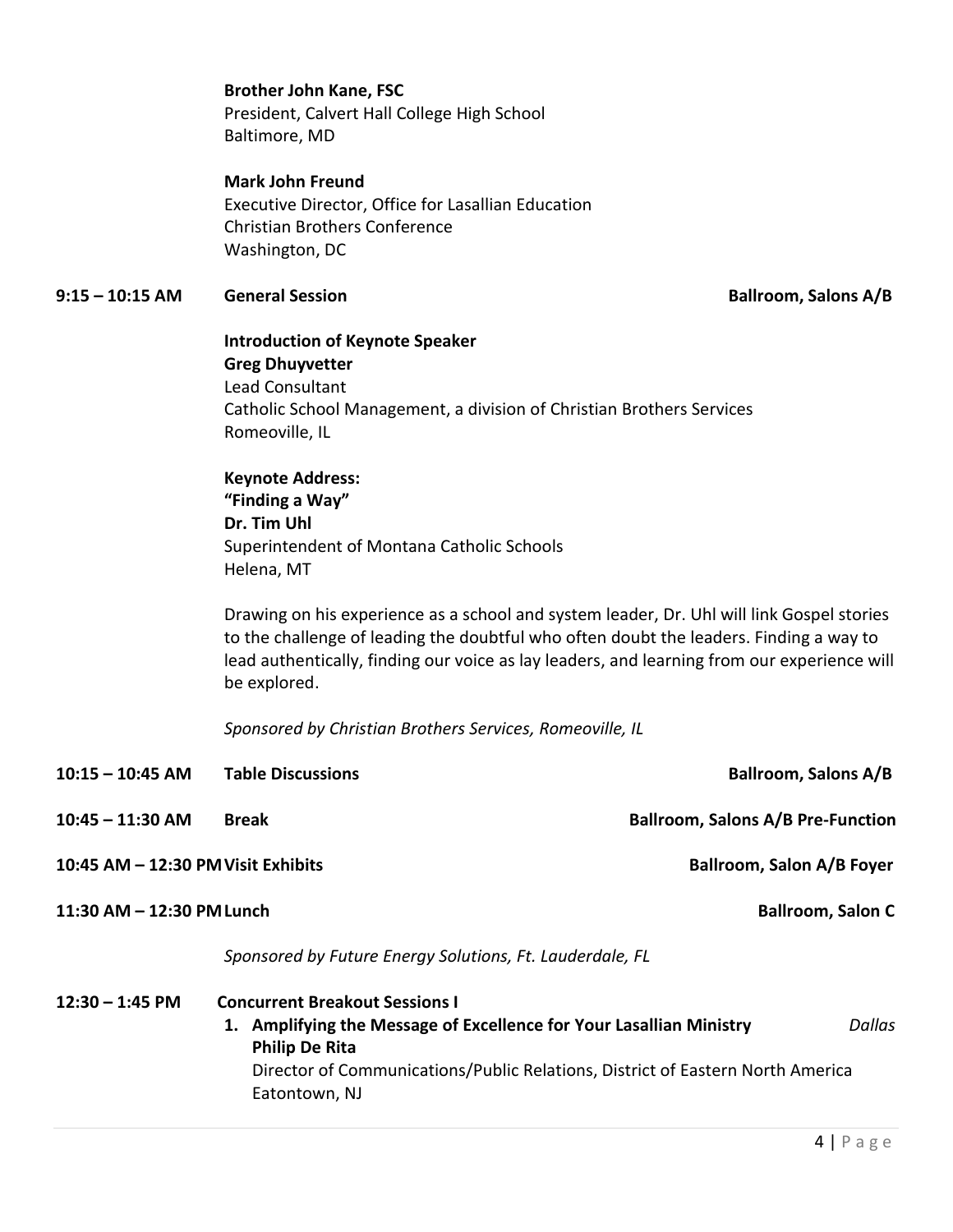|                  | 2. Beyond LEAP - An Opportunity For Online and Blended Learning In Lasallian   |                                |
|------------------|--------------------------------------------------------------------------------|--------------------------------|
|                  | <b>Schools (Panel)</b>                                                         | Navarro                        |
|                  | <b>Caterina Angelone</b>                                                       |                                |
|                  | Chief Academic Officer, President                                              |                                |
|                  | <b>Faith-Based Schools Division</b>                                            |                                |
|                  | <b>Hudson Global Scholars</b>                                                  |                                |
|                  | Columbia, MD                                                                   |                                |
|                  | Dr. Chris M. Fay                                                               |                                |
|                  | Principal, Christian Brothers High School                                      |                                |
|                  | Memphis, TN                                                                    |                                |
|                  | Jeffery M. Howard                                                              |                                |
|                  | Principal, Mullen High School                                                  |                                |
|                  | Denver, CO                                                                     |                                |
|                  | <b>Charles Stembler</b>                                                        |                                |
|                  | Principal, Calvert Hall College High School                                    |                                |
|                  | Baltimore, MD                                                                  |                                |
|                  | 3. Creating a New Data-Driven Financial Sustainability Reality for Your School |                                |
|                  | Dr. Harry Bloom                                                                | Ballroom, Salons A/B           |
|                  | Senior Vice President, Client Solutions                                        |                                |
|                  | <b>Measuring Success</b>                                                       |                                |
|                  | Washington, DC                                                                 |                                |
|                  |                                                                                |                                |
|                  | 4. Keep the Lifeblood Pumping: A Comprehensive Approach to Enrollment          |                                |
|                  | <b>Management</b>                                                              | <b>Harris</b>                  |
|                  | <b>Greg Dhuyvetter</b>                                                         |                                |
|                  | Lead Consultant                                                                |                                |
|                  | Catholic School Management, a division of Christian Brothers Services          |                                |
|                  | 5. Orchestrating Conflict                                                      | <b>Nueces</b>                  |
|                  | Dr. Tim Uhl                                                                    |                                |
|                  | Superintendent, Montana Catholic Schools                                       |                                |
|                  | Helena, MT                                                                     |                                |
|                  | 6. Transformative Trends Rooted in Mission                                     | <b>Bexar &amp; Travis</b>      |
|                  | <b>Melpomeni N. Murdakes</b>                                                   |                                |
|                  | Vice President, Ruotolo Associates                                             |                                |
|                  | Englewood Cliffs, NJ                                                           |                                |
| $1:45 - 2:15$ PM | <b>Break</b>                                                                   | <b>Ballroom, Salon C Foyer</b> |
|                  |                                                                                |                                |
| 1:45 - 2:15 PM   | <b>Visit Exhibits</b>                                                          | Ballroom, Salon A/B Foyer      |
| 2:15 – 3:30 PM   | <b>Concurrent Breakout Sessions II</b>                                         |                                |
|                  | 1. Beyond LEAP - An Opportunity For Online and Blended Learning In Lasallian   |                                |
|                  | <b>Schools (Panel) (Repeat)</b>                                                | Navarro                        |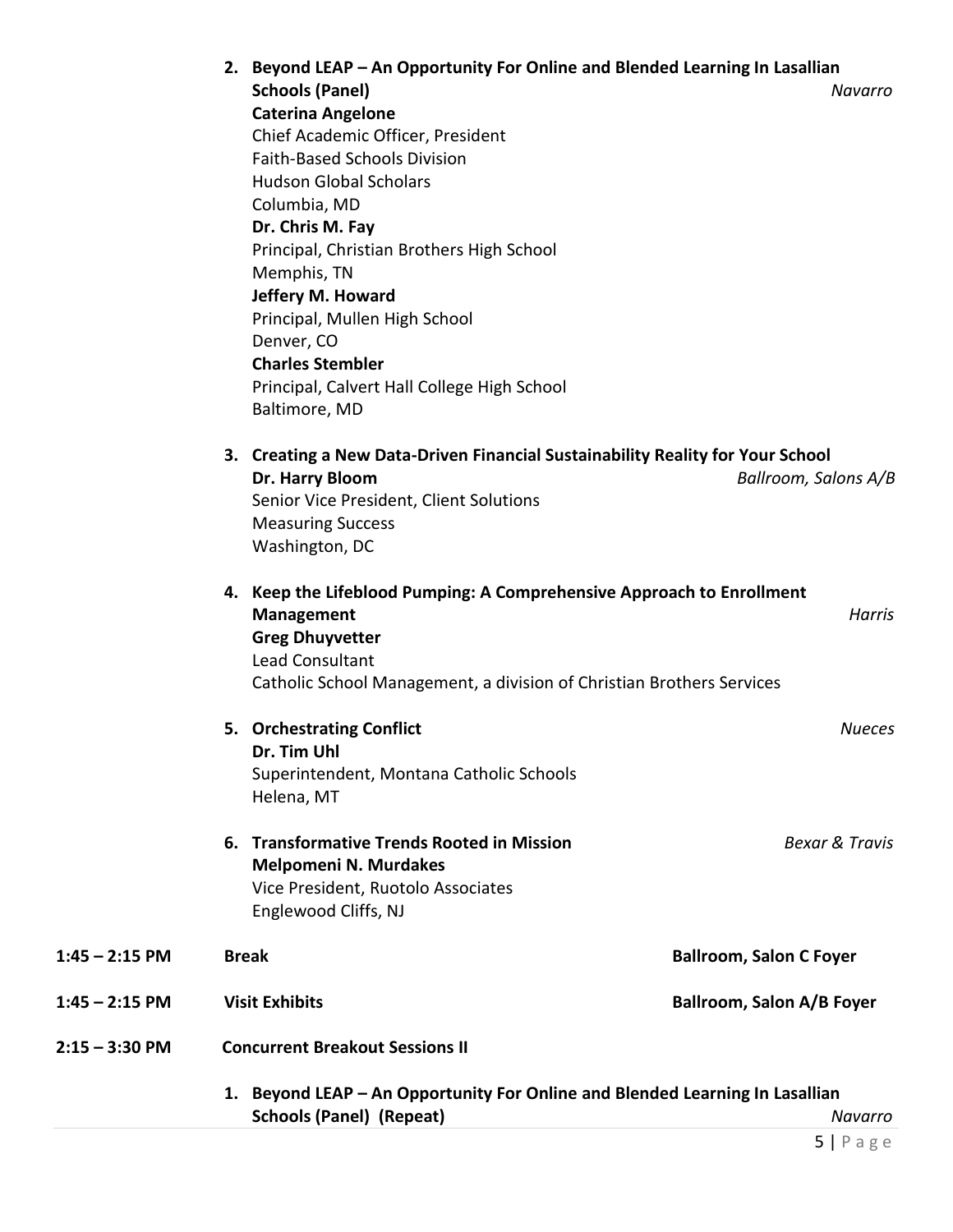# **2. Demystifying Campaigns: A Guide for Major Gift Fundraising** *Nueces*

**Kaitlin McTighe** Managing Director, Fundraising Division Changing Our World New York, NY

# **3.** "**I WANT to Work HERE!**" **– Faculty and Staff Retention in a Lasallian School (Panel)**

*Bexar & Travis*

# **James Benson, LASSCA Vice President** Principal, DeLaSalle High School Minneapolis, MN **Matt Keough** Principal, Christian Brothers Academy Syracuse, NY **Andrew Kuffner, LASSCA Immediate Past President Pro Tem** President/Principal, La Salle Catholic College Preparatory Milwaukie, OR

### **4. New Realities and Imperatives in Enrollment Management: Challenging the Status Quo** *Ballroom, Salons A/B*

**Dr. Harry Bloom** Senior Vice President, Client Solutions Measuring Success Washington, DC

# **5. Setting Yourself Apart: Key Differentiators to Make Your School the Only Choice**

 *Harris*

### **Greg Dhuyvetter**

Lead Consultant Catholic School Management, a division of Christian Brothers Services Romeoville, IL

# **6. Succession Planning in Leadership (Panel)** *Hidalgo*

# **Dr. Michael Daniels**

Director, Office of Education, District of San Francisco New Orleans Napa, CA **Dr. Scott Kier** Superintendent of Lasallian Education, Midwest District

### Burr Ridge, IL

# **Alan Weyland**

Executive Director for Mission and Ministry, District of Eastern North America Eatontown, NJ